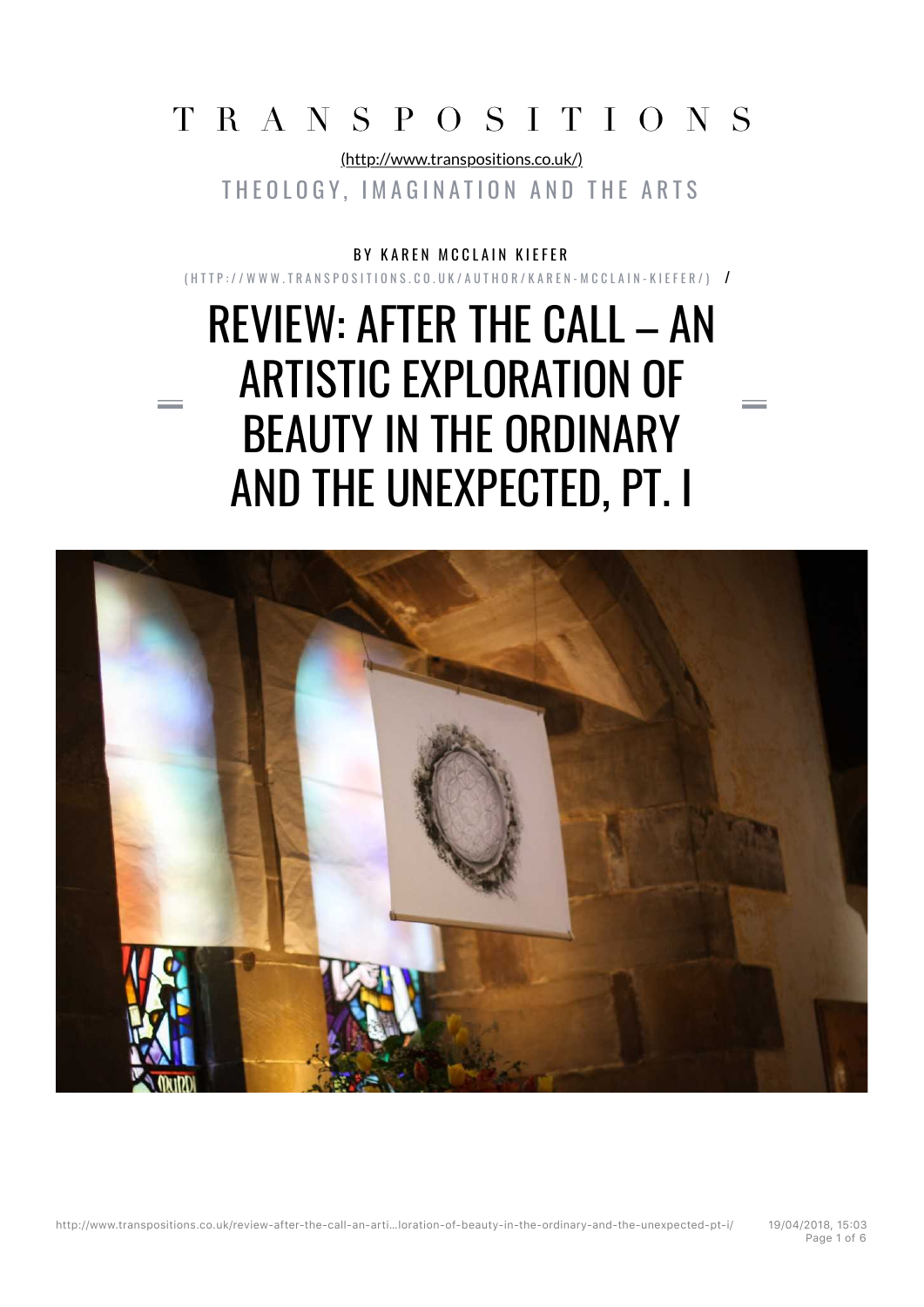## Editor's Note: This is the first installment of a two-part review.

F rom 6<sup>th</sup>to 15<sup>th</sup>April 2018, The Transept – a group of practicing artists within the Institute for Theology, Imagination and the Arts (ITIA) – put on a major event titled After the Call, which invited artistic exploration of beauty in both the ordinary and the unexpected, around the theme of being 'called' and what happens after the call. The event consisted of an art exhibition and a performance in which ITIA postgraduates and friends presented original works inspired by the 'Annunciation' passage in Luke 1:26-38 and the notion of a 'calling'. Both the exhibition and the performance were hosted at Saint Andrew's Episcopal Church in St Andrews – more than fitting, as the church is a hub of the community, located at the transept of the university and the town (a true 'Town and Gown' location); and its Rector, Revd Professor Trevor Hart, is also a co-founder of ITIA, further connecting this location to the university, and to the arts.

#### **The Exhibition Artists**

Artists who displayed their works in the exhibition were Liz Crichton (also the exhibition coordinator), Dan Drage, Rebekah Dyer, Sherrill Keefe, Letizia Morley, Dr Larry Scrimgeour, and Philip Wharton whose sculpture, Sapling, was donated to the School of Divinity here after being displayed on the altar in the Jesus Chapel at Manchester Cathedral from 2016-2017.

The exhibition used much of the entirety of the voluminous and strikingly beautiful church space – ranging from a large installation, titled *Place*, by Drage of tall reeds suspended from the lofty ceiling down fifteen feet toward the water of new life in the baptismal font below it, to the intimate use of the Lady Chapel by Crichton with a willow-woven, 'trug'-basket boat with a beetroot-soaked sackcloth sail emblazoned with the cross of St Andrew – the patron saint of Scotland to which this church is dedicated, as well as the patron saint of women who want to become mothers. Made to reflect the Mothers' Union banner in the church which depicts Mary nursing Jesus at the centre of the St Andrew cross, the boat and sail represent Crichton's own spiritual journey as a woman who wanted but never had children, a regret and emptiness she carries with her. Yet she is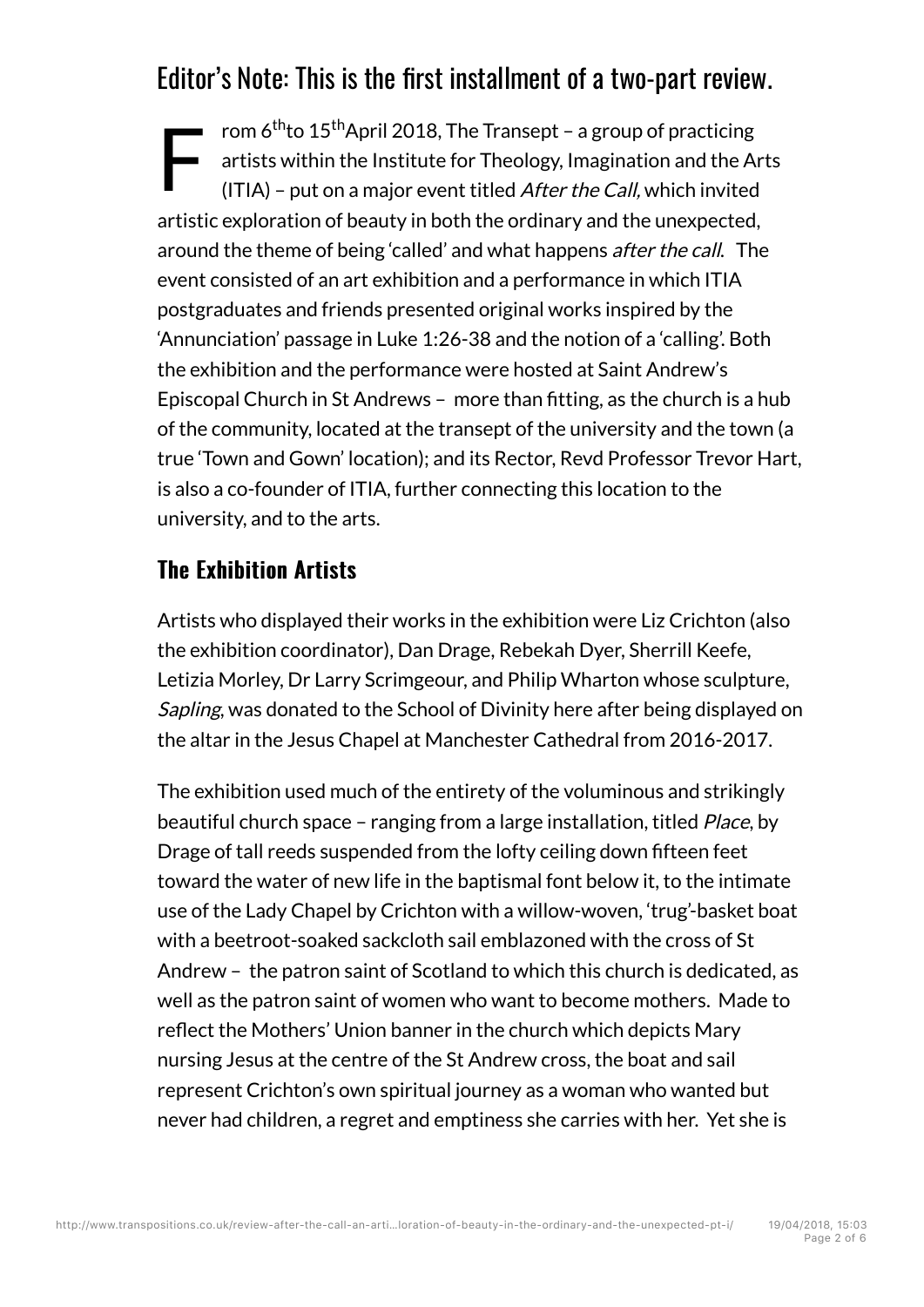ever mindful of the prayers, hopes and dreams that *do*come to fruition by grace over time as God leads her boat over the waves, through the storms and makes the wind blow. Crichton included 40 paper lilies spilling out of the boat into a blanket of gold which calms the sea below. She made one lily on each day of Lent while meditating on the purity and holiness of the divine and capturing the essence of the 40 days and nights of waiting. Entitled *Call and Response*, Crichton sees this piece as representative of the many voices and promptings she has encountered and her own progress in response.

Drage and Crichton both provided several other pieces which also masterfully united the unique space of the church with the exhibit theme. Theirs were site-specific works, coaxed from time spent in particular corners of the church, including Drage's sculpture, Light, in which he incorporated tubing to refract and play with natural light coming in from a corner window. Crichton also innovatively used ordinary items to craft unique and thought-provoking images around themes of accepting and becoming in the midst of



a calling – including a string of everyday garments stretched across the back of the church which represented the human lifecycle from infancy to old age, and a video loop of waiting for things, like laundry in a washing machine.

Rebekah Dyer cleverly and artistically reflected on her experience as a doctoral researcher and the indelible imprint it has left on her. In one of her works, *Cast Off*, she depicted her'call' in casts of faces (masks) made from notes from her thesis. With an interesting use of a windowsill to emphasise a cascade of masks – things that shape us – she invited exhibitgoers to ask themselves what new growth awaits in their final cast.

Inspired by the natural world, Keefe, like Dyer and Drage integrated the use of a window to present her piece – a mixed media image on a semi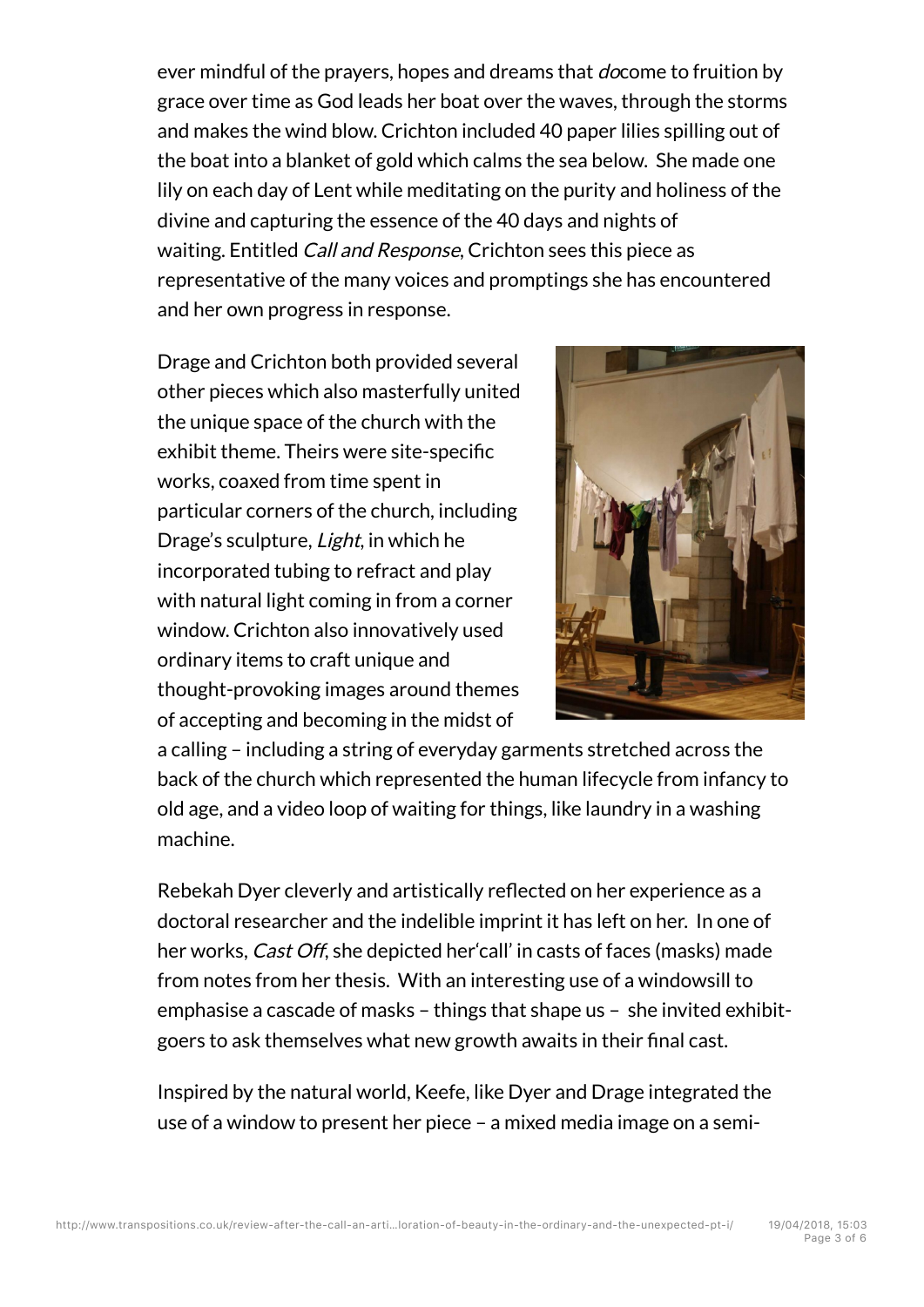translucent surface to catch the muted light coming through the stained glass. This placement opened the piece to the interplay of natural elements such as sun, cloud and moonlight with subtle, moment-to-moment changes that work on both the surface and the eye of the viewer.

A stay-home mother, Morley finds it challenging to pursue her art, and her selection for After the Call represented this struggle between mother and artist. She has pursued a wide range of mediums and interests: oil landscape painting, medieval-style illuminated calligraphy, watercolour painting, photography, digital painting, portraits and life drawings in graphite, but it is her comics which most embodied the nature of 'calling', as she navigates the seemingly opposing calls of mother and artist. Morley displayed comic booklets depicting motherhood in a contemporary realist and humourist style, and an oil painting titled Distant Shore, both of which also provided subject matter for a monologue she delivered at the *After the* Call performance on Wednesday, 11th April.



Scrimgeour, an alumnus of the School of Divinity here, created 'endless mandalas', an ancient craft of the Celtic scribe in which the pattern is formed by one single strand, symbolising infinity and eternity, without beginning, without end. Inspired by the annunciation of the Good News by 'local' Saints Ninian and Columba, Scrimgeour fashioned the mandalas for this exhibition in trinitarian and cross images. These were displayed as banners on the choir stalls in the chancel, and in a stunning long image of his 'Shema Cross'

which adorned a seven-foot-tall wooden cross which annually stands in the church sanctuary from Good Friday through the Easter season. Scrimgeour describes these as abstract, enigmatic, iconic symbols of Pictish Paganism becoming Celtic Christianity.

Wharton's Sapling, a cruciform sculpture crafted from wood and whitewashed with acrylic, was borrowed from its new, permanent home in the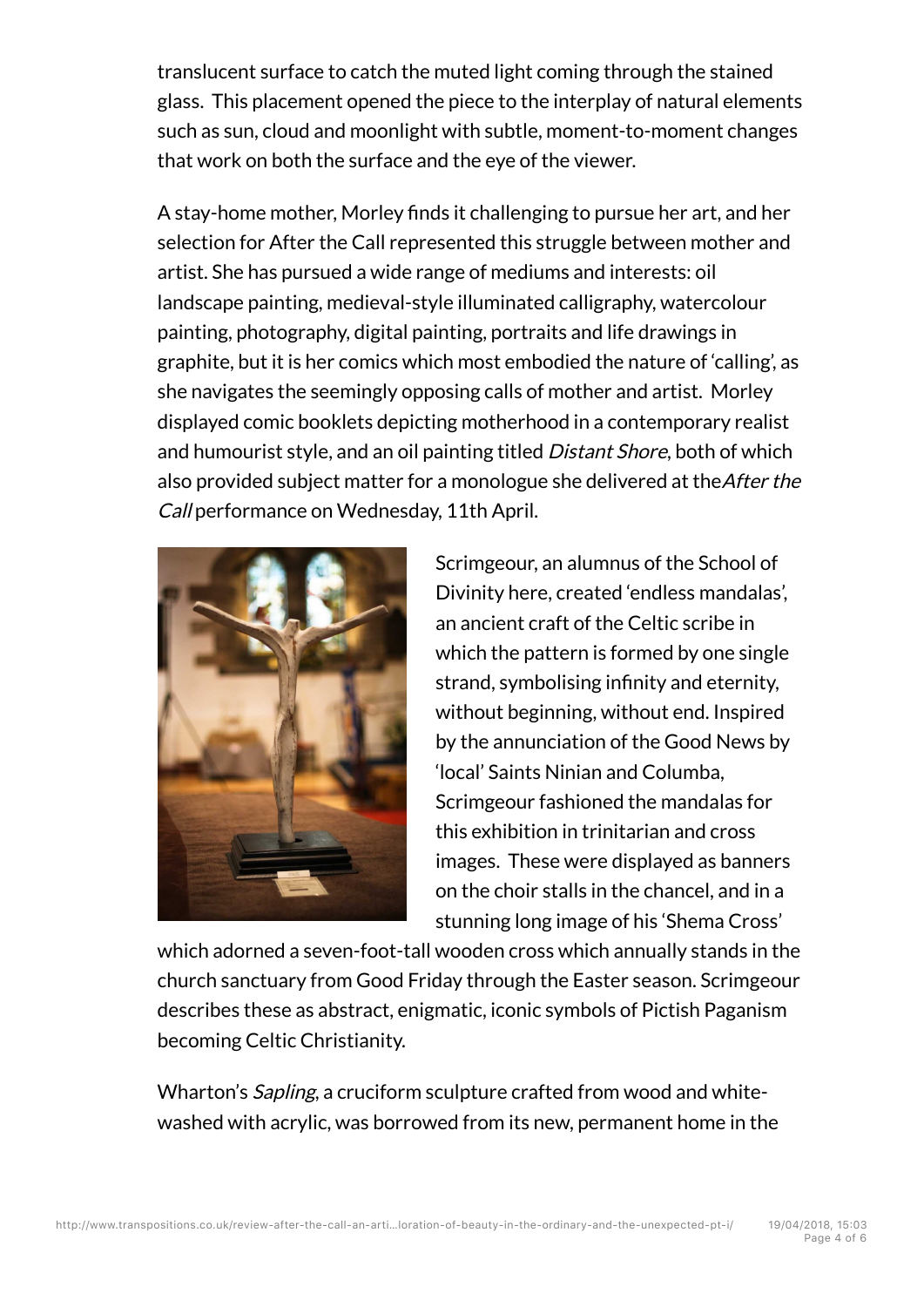School of Divinity to display as part of the exhibit, as it fit so well with the theme. Saplingwas sparked by a few things Wharton felt connected to, most poignantly, the heartfelt loss of a friend's young son. Wharton commented, 'I'd hope the presence of this piece is felt as one of pivotal transition. From one state to another. One form to another. A beginning, not an end. I set out with a wave of ideas, all demanding to be heard in their own unique way. And it's often not possible. So, I set out to present a collective presence. Not everyone's take is intended by the artist. But every sense of good will, peace and hope here, is.'

#### **The Church**

The church itself served as an exhibitor as well, offering to the space its soaring ceilings, arching structural lines, stately columns, noble choir stalls, colourful stained glass windows, versatile surfaces with which artists could interact, and quiet corners that afford space for contemplation. One of the most beautiful and unique aspects of the After the Callexhibit was indeed this stunning canvas of the church itself among which the artwork could come alive and find its voice and purpose.

Even the outdoor space of Saint Andrew's Church was integrated into the exhibition, as a Stones of Promise labyrinth was built in the memory garden just outside the main entrance. Members of the congregation and community brought decorated stones to the church during Lent for the construction of this temporary labyrinth on Palm Sunday and that served as a contemplative activity during Holy Week, Easter, and as part of this exhibition. People decorated their stones with images that represented



promises they wanted to make in their own lives and regarding their own callings.

### Theology, Imagination and the Arts